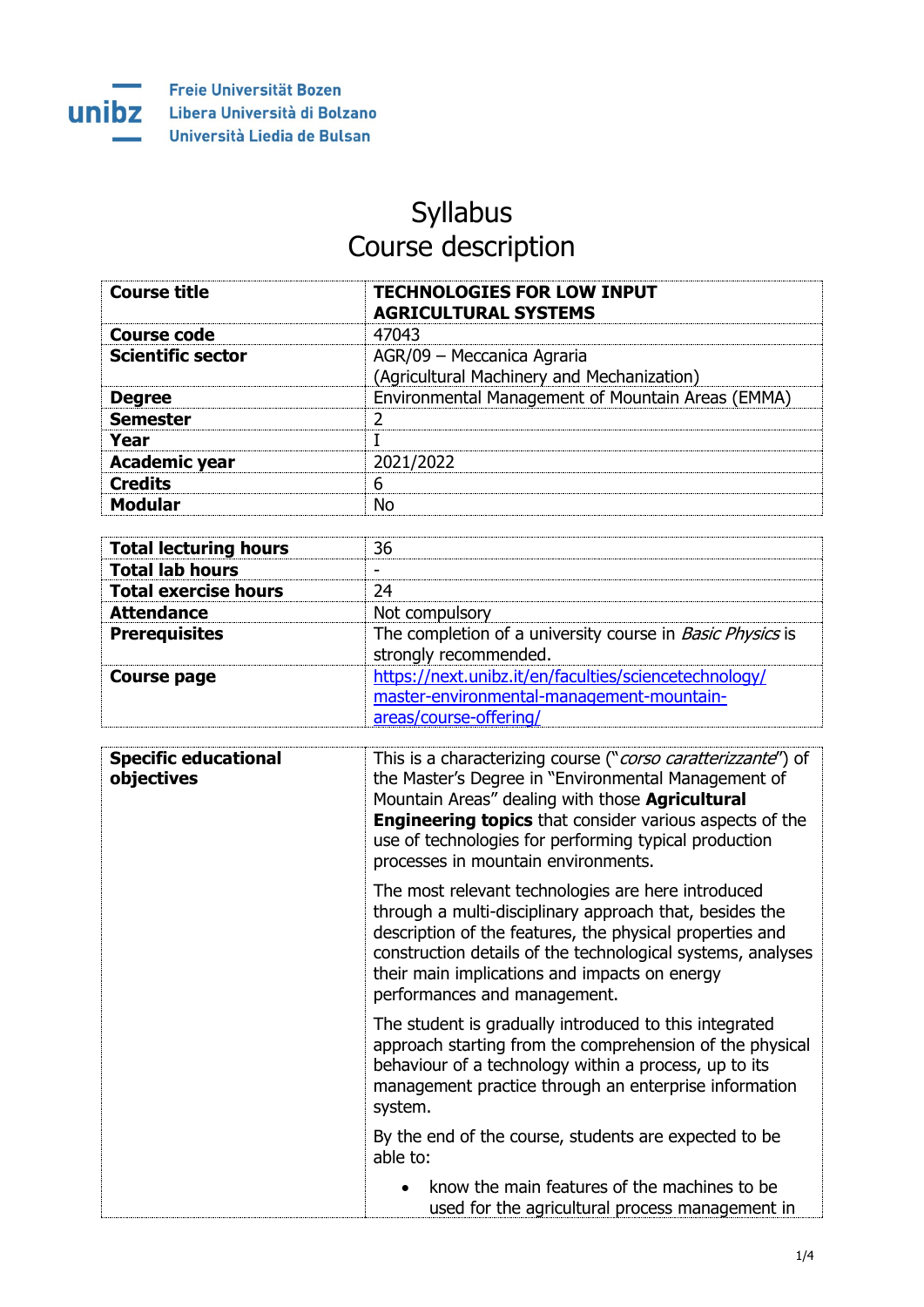

|                                    | mountain areas;                                                                                                                                                                                                                                                                                                                                                                                                                                                                                                                                                                                                                                                                                                                                                                                                                             |
|------------------------------------|---------------------------------------------------------------------------------------------------------------------------------------------------------------------------------------------------------------------------------------------------------------------------------------------------------------------------------------------------------------------------------------------------------------------------------------------------------------------------------------------------------------------------------------------------------------------------------------------------------------------------------------------------------------------------------------------------------------------------------------------------------------------------------------------------------------------------------------------|
|                                    | carry out the basic procedures to select and plan<br>the use of machines related to arable and livestock<br>systems in mountain areas;                                                                                                                                                                                                                                                                                                                                                                                                                                                                                                                                                                                                                                                                                                      |
|                                    | evaluate the technical and operational<br>$\bullet$<br>performances of a given technology system;                                                                                                                                                                                                                                                                                                                                                                                                                                                                                                                                                                                                                                                                                                                                           |
|                                    | identify both weak- and strength-points of any<br>$\bullet$<br>mechanization solution, with emphasis to safety<br>issues.                                                                                                                                                                                                                                                                                                                                                                                                                                                                                                                                                                                                                                                                                                                   |
|                                    |                                                                                                                                                                                                                                                                                                                                                                                                                                                                                                                                                                                                                                                                                                                                                                                                                                             |
| <b>Lecturer</b>                    | Dr Marco Bietresato,<br>marco.bietresato@unibz.it, tel. +39 0471 017181,<br>https://www.unibz.it/en/faculties/sciencetechnology/<br>academic-staff/person/32764-marco-bietresato                                                                                                                                                                                                                                                                                                                                                                                                                                                                                                                                                                                                                                                            |
| Scientific sector of the           | AGR/09 - Meccanica Agraria                                                                                                                                                                                                                                                                                                                                                                                                                                                                                                                                                                                                                                                                                                                                                                                                                  |
| lecturer                           | (Agricultural Machinery and Mechanization)                                                                                                                                                                                                                                                                                                                                                                                                                                                                                                                                                                                                                                                                                                                                                                                                  |
| <b>Teaching language</b>           | English                                                                                                                                                                                                                                                                                                                                                                                                                                                                                                                                                                                                                                                                                                                                                                                                                                     |
| <b>Office hours</b>                | In presence or via MS Teams or phone, prior arrangement<br>by e-mail.                                                                                                                                                                                                                                                                                                                                                                                                                                                                                                                                                                                                                                                                                                                                                                       |
| <b>Teaching assistant (if any)</b> |                                                                                                                                                                                                                                                                                                                                                                                                                                                                                                                                                                                                                                                                                                                                                                                                                                             |
| <b>Office hours</b>                |                                                                                                                                                                                                                                                                                                                                                                                                                                                                                                                                                                                                                                                                                                                                                                                                                                             |
| <b>List of topics covered</b>      | <b>MOUNTAIN ENERGY SYSTEMS</b> - Introduction to<br>Energy: sources, requirements, consumption, degree of<br>use. Energy sources FOR and FROM agro-environmental<br>enterprises. Types of energy. Energy conversions and<br>generators. Endothermic engines: performances and fuel<br>consumption. Thermal and electric generators, co-<br>generators. The "tractor" concept: a mobile power-<br>conversion unit. Farm tractors: types, dynamic power<br>balance and related performances. Main technologies for<br>exploiting renewable energy sources in agricultural farms:<br>sun, water, wind, biomasses; principles and technologies<br>for the production and the use of liquid and gaseous<br>biofuels. Examples of technical systems for the pollutants<br>control: cyclones for dust removal, SCR systems for $NOx$<br>reduction. |
|                                    | <b>MOUNTAIN TECHNOLOGY SYSTEMS - Enterprise</b><br>ontology: resources, materials and actions. Mountain<br>farming systems. Standard processes and scheduling.<br>Planned and executed activities. Arable, grassland and<br>livestock farming systems. Agricultural tasks: soil tillage,<br>fertilization and phytosanitary treatments with<br>environmental related problems. Grassland and livestock<br>tasks: haymaking, forage harvesting and conservation,<br>milking in dairy cow/goat livestock systems. Precision<br>farming and conservative agriculture. Systems for animal<br>wastes treatment at farms. Transport tasks: logistic and<br>energy consumption, overview on mountain transport<br>systems. Ergonomics and safety in mountain production                                                                            |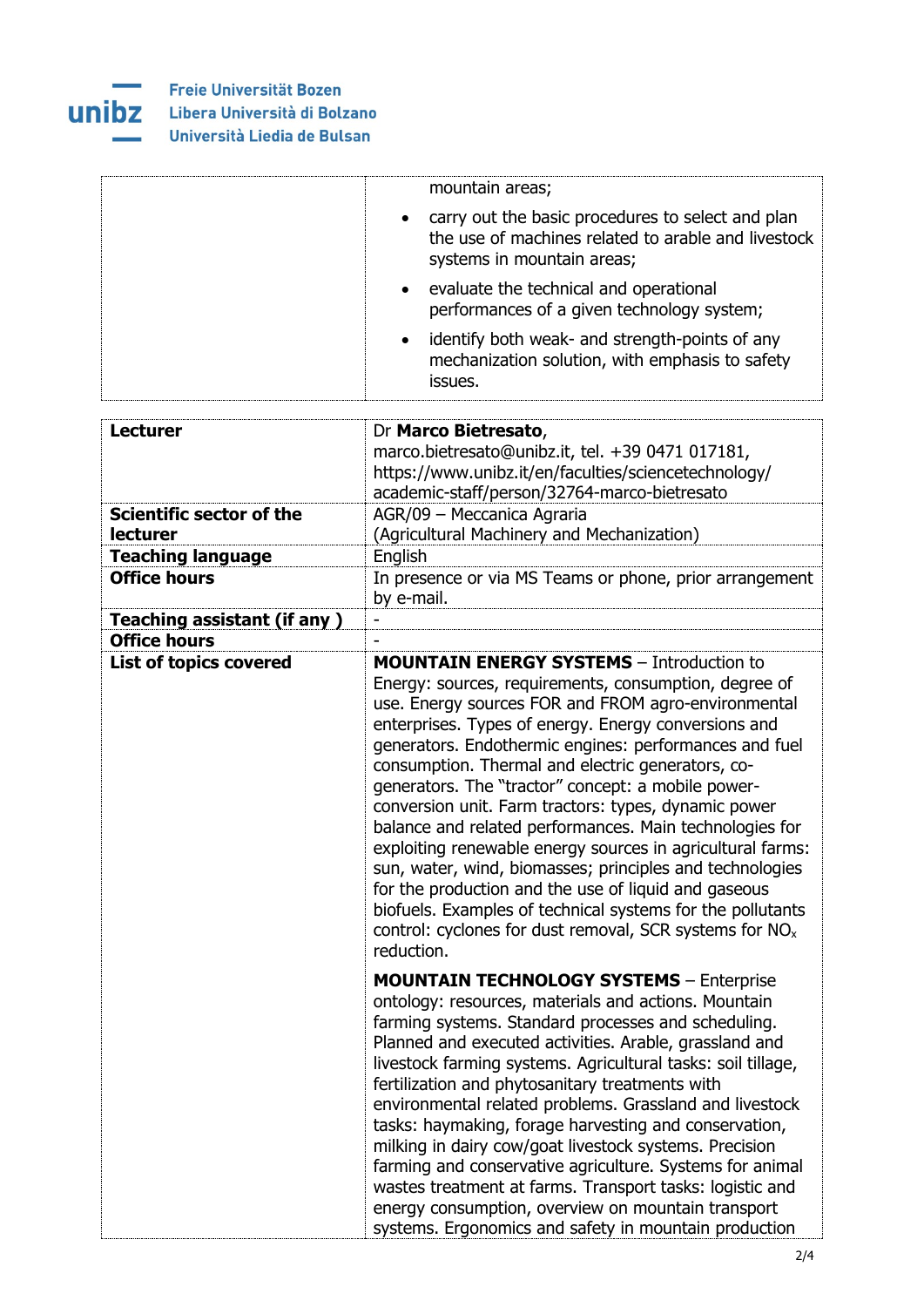

## Freie Universität Bozen Libera Università di Bolzano Università Liedia de Bulsan

|                          | systems.                                                                                                                                                                                                                                                                                                                                                                                                                                                                                                                                                                                                                                                                                                  |
|--------------------------|-----------------------------------------------------------------------------------------------------------------------------------------------------------------------------------------------------------------------------------------------------------------------------------------------------------------------------------------------------------------------------------------------------------------------------------------------------------------------------------------------------------------------------------------------------------------------------------------------------------------------------------------------------------------------------------------------------------|
| <b>Teaching format</b>   | This is a lecture-lab course in which topics are presented<br>by the Lecturer. Practical activities (lab classes, field<br>excursions and/or seminars/round tables/specific-<br>vocabulary building) are led by the Lecturer, in case<br>assisted by an expert of the sector invited on demand.<br>Slides presentations in pdf format will be made available<br>in the OLE MOODLE web space for this course made<br>available by the Faculty. Possible additional materials<br>related to both proposed and solved exercises and<br>scientific articles on specific topics will be directly provided<br>by the Lecturer and put at the students' disposal on the<br>OLE MOODLE web space for this course. |
| <b>Learning outcomes</b> | Knowledge and understanding of: (1) farm machinery                                                                                                                                                                                                                                                                                                                                                                                                                                                                                                                                                                                                                                                        |
|                          | use in mountain areas, with related aspects on safety,<br>work organization and energy impacts; (2) how<br>integrating the use of machines within an enterprise<br>information systems to support mountain farmers in their<br>operational, management and strategic decisions, (3) the<br>different technical solutions that can be used for saving<br>resources and limiting the environmental load in field<br>operations, energy generation, production processes in<br>agricultural systems.                                                                                                                                                                                                         |
|                          | Applying knowledge and understanding in the<br>planning, selection and use of farm machinery in<br>mountain areas, technologies and sensors for a better<br>energy use in a rural context; capability of performing<br>autonomous evaluations on selection/use of farm<br>machines, technologies and sensors in various<br>environmental and production contexts.                                                                                                                                                                                                                                                                                                                                         |
|                          | Making judgments through the choice of the most<br>appropriate parameters for appreciating the most relevant<br>aspects of the performance of a rural technology system.<br>Capability of presenting such an evaluation in a written<br>report.                                                                                                                                                                                                                                                                                                                                                                                                                                                           |
|                          | <b>Communication skills</b> to present topics and issues<br>relative to any rural technology system for mountain<br>areas with pertinent and adequate technical terminology                                                                                                                                                                                                                                                                                                                                                                                                                                                                                                                               |
|                          | <b>Learning skills</b> to deepen and update the knowledge<br>acquired during the course seeking relevant information<br>on scientific and technical literature                                                                                                                                                                                                                                                                                                                                                                                                                                                                                                                                            |